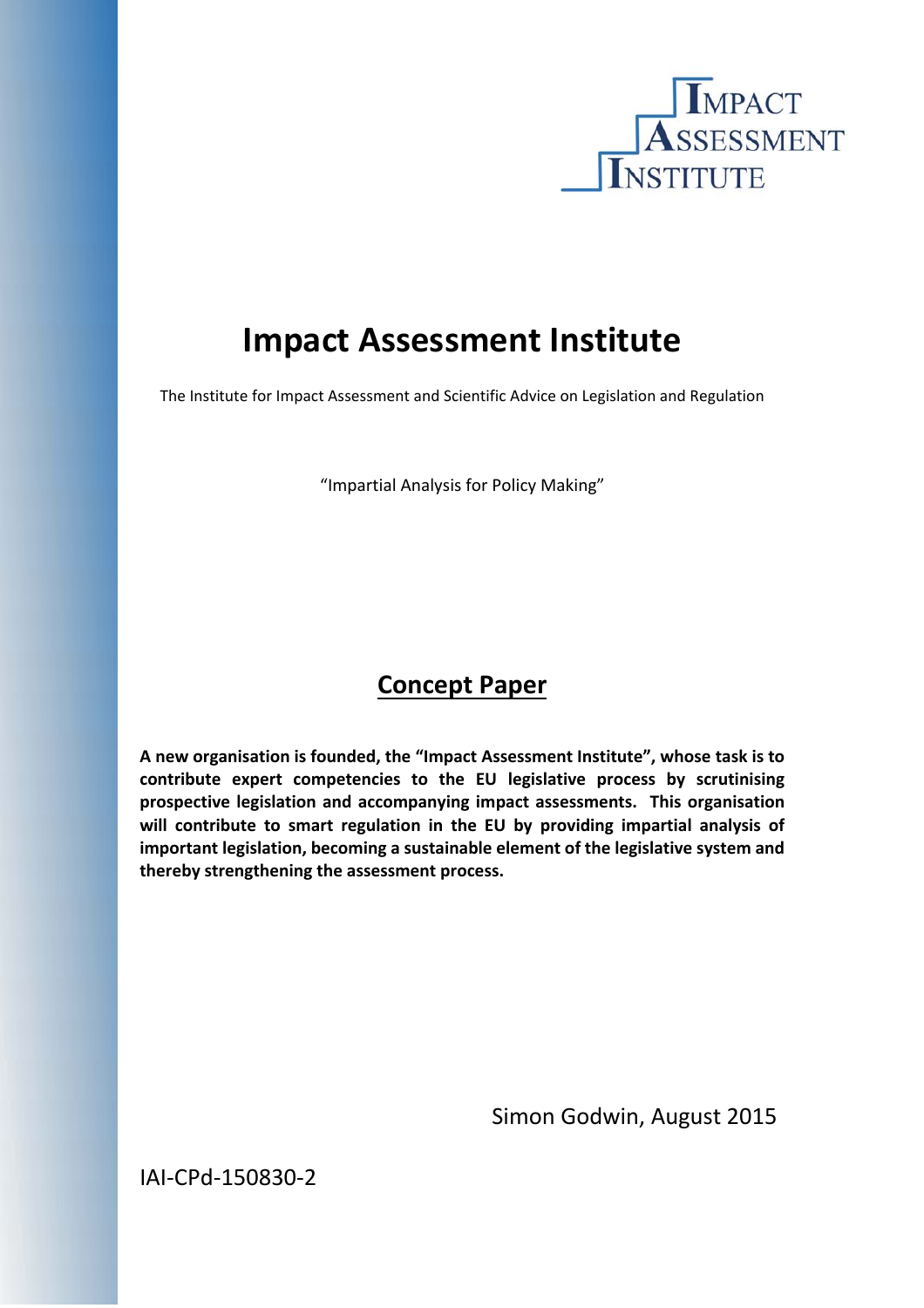## **Impact Assessment Institute**

#### Rationale for a new approach on EU impact assessments

Impact assessments accompanying legislative and regulatory proposals are a fundamental part of smart regulation. Their objective is to deliver "policies and laws that bring the greatest possible benefits to people and businesses in the most effective way." They are also a key source of information, utilised alongside other sources of evidence by interested stakeholders in influencing the form, content and level of the legislative proposal, the institutional negotiations, and the final legislative text.

Often the content of assessments and therefore the legislation itself is vigorously contested, even by the groups (e.g. civil society, industry, governments) expected to benefit the most. In consequence, differences of opinion hinder realisation of "the greatest possible benefits" or may prevent them altogether. A new approach should aim to contribute analysis to the legislative process in a way that strengthens the assessments and thereby secures wider support for the resulting policies. This can be achieved by employing additional competencies and analytical resources to the existing impact assessment procedure.

#### Concept and Mission of the Impact Assessment Institute

An independent investigative organisation is proposed, whose primary assignment is to scrutinise and report on the technical content of EU legislative proposals, in particular their impact assessments. Its processes are to be aligned with and, as far as possible, integrated into the legislative mechanisms of the EU, in order to act as a resource for all stakeholders in EU legislative promulgation, including the European Commission and other EU institutions, industry, consumers and civil society.

The following mission statement has been established, as an orientation for the Institute's activities:

> To provide impartial, scientific and credible opinions to inform and scrutinise legislation, regulation and policy making."

#### Principles of operation

The Impact Assessment Institute is to operate according to the following guiding principles: